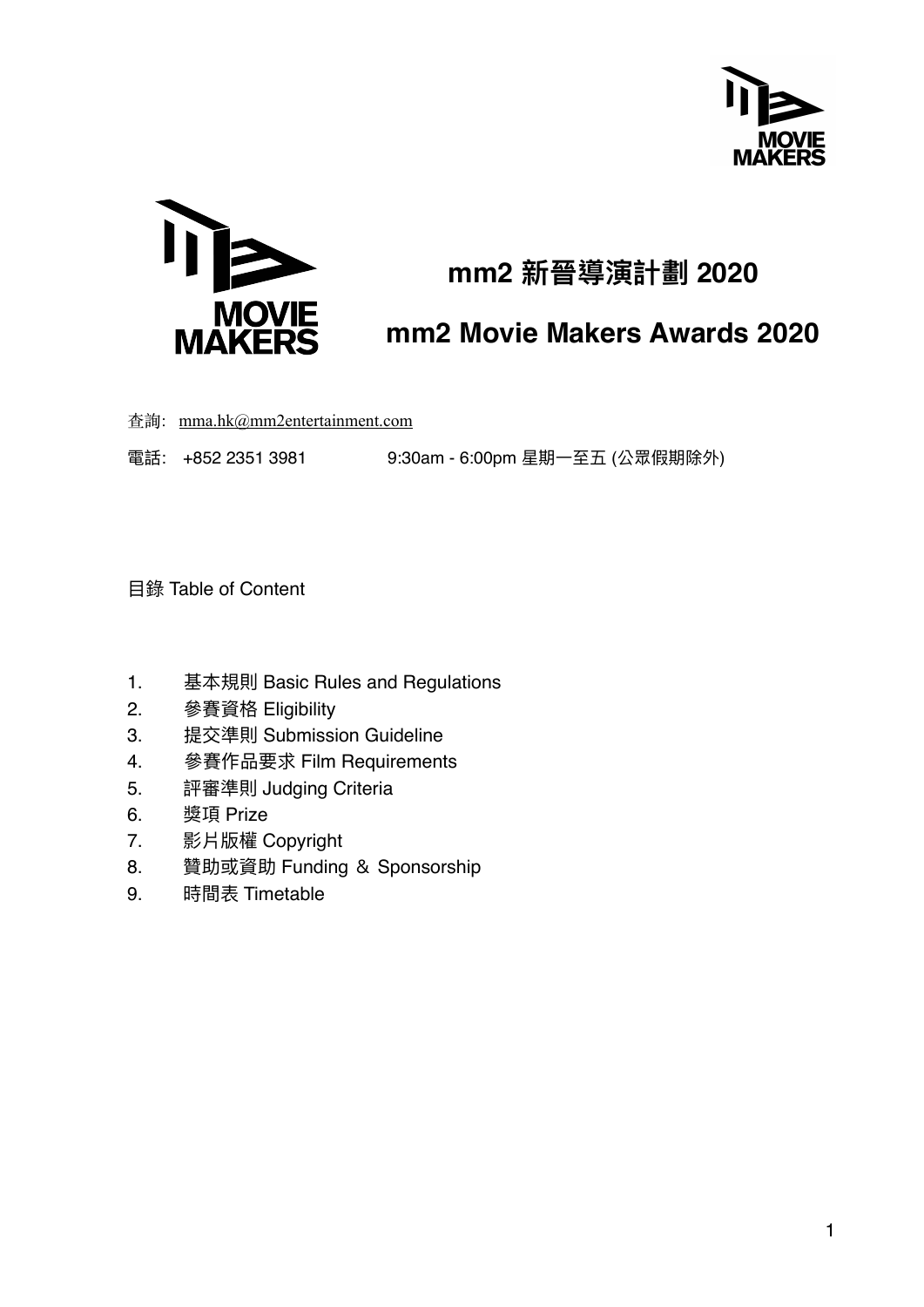

### **1. 基本規則**

1.1每位參賽者只能提交一件作品。

- 1.2報名參賽時段由6⽉29⽇起⾄10⽉15 日。所有在2020年10日15日晚上11時 59分後提交的申請將不被接納 。
- 1.3如作品曾參與其他比賽、曾作公開播映 或展出,參賽者必須於遞交申請表時申 報,否則將被取消資格。
- 1.4曾於歷屆「mm2新晉導演計劃」獲取獎 項或合約 (包括評審⼤獎、優異獎及導 演合約)之導演,不得再次以導演身份報 名參加今屆及往後之「mm2新晉導演計 劃」,若其擔任除導演以外之其他⼯作 崗位,則不受此限。
- 1.5.由主辦機構或主辦機構母公司、子公司 所出品或製作之作品均不得參賽。
- 1.6.參賽詳情及規則皆以中⽂版本為準。主 辦機構有權補充及修改比賽之條款。主 辦機構對於本比賽詳情及規則之任何爭 議,保有唯⼀及最終之決定權。

### **2. 參賽資格**

2.1所有參賽者必須為:

(a) 香港居⺠,並於2020年10⽉15⽇或之前 年滿18歲

#### **1. Basic Rules and Regulations**

- 1.1 Each Candidate can only submit one film.
- 1.2 The deadline for submission is on 15<sup>th</sup> October. All entries submitted after 15th October 2020, 11:59p.m. will not be considered for the competition.
- 1.3 Films that have been entered other competitions, or have been publicly screened, Candidates must state it clearly in the application forms. Otherwise, Applications with incomplete clarification will be disqualified.
- 1.4 Directors who have received any awards or director contracts (including Jury Award, Merit Prize and mm2 Award) in previous "mm2 Movie Makers Awards", shall not apply for the current and future "mm2 Movie Makers Awards" again. If he/she works as a position other than director, it's not subjected to this restriction.
- 1.5 Submitted film could not been presented or produced by the Organiser or the parent company, subsidiary of the Organiser.
- 1.6 The Chinese text of the Details and Regulations is the authentic and binding version. The Organiser reserves the right to revise regulations and forms at any time. The Organiser has the sole and final authority, related to any dispute in the competition.

### **2. Eligibility**

2.1 The Candidates must: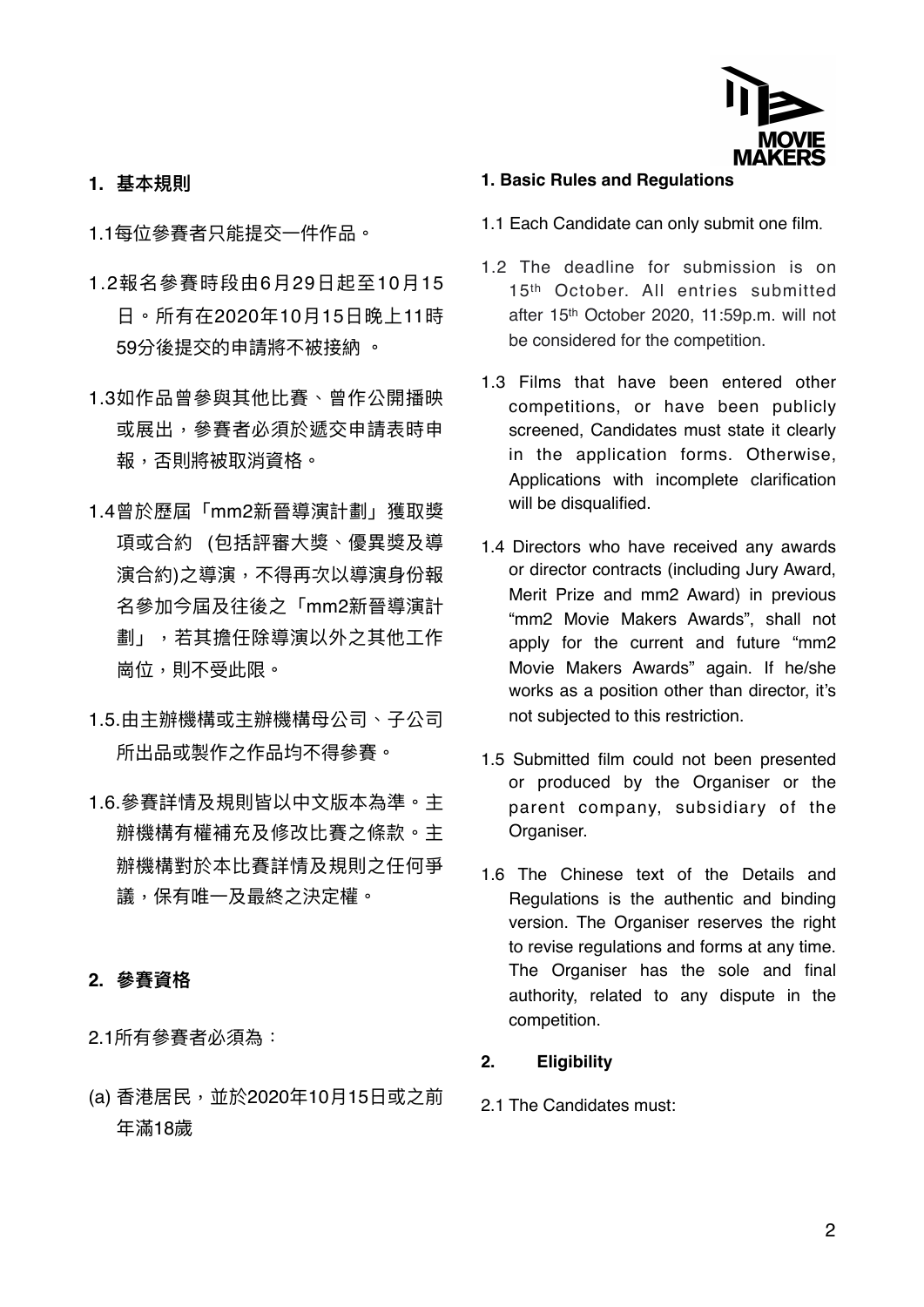

- (b) 從未執導商業長片
- (c) 參賽作品之導演 (參賽者必須為參賽作 品之唯一導演)

#### **3. 提交準則**

# 3.1 參賽者須填妥申請表並發送至 **[mma.hk@mm2entertainment.com](mailto:mma.hk@mm2entertainment.com)。**

3.2 參賽者須把作品上載至YouTube (短 片設定為不公開)。短片標題須跟從格式 (中或英皆可):

# **影片標題\_導演名稱\_mm2新晉導演計劃 2020**

3.3 成功入圍之參賽者,須按4.2所列之 影片格式再次提交檔案,並提交一段一 分鐘的預告,以作進一步評分及於頒獎 典禮當日作公開播映之用。有關參賽作 品作公開播映之版權問題,請參考7所列 之影片版權項。

#### **4. 參賽作品要求**

- 4.1 參賽短片需附合以下要求:
- (a) 劇情片 (紀錄片及動畫不被接納)
- (b) 長度由8⾄38分鐘 (包括片頭片尾字幕)
- (c) 主要語⾔必須為粵語
- (d) 附繁體中⽂及英⽂字幕
- (e) 於2017年9⽉17⽇或之後製作完成
- (f) 不得使用任何侵權的音樂、錄像及影片
- (a) Must be a Hong Kong resident, who is at least 18-year-old as of 15th October, 2020.
- (b) Has never directed a full-length feature film
- (c) Must be the director of the submitted film (Submitted film must be solely directed by the applicant)

#### **3. Submission Guideline**

3.1 Candidates have to submit their application forms to

#### **[mma.hk@mm2entertainment.com](mailto:mma.hk@mm2entertainment.com)**

3.2 Candidates have to submit their film by uploading it to YouTube (set as unlisted). The video title should be (Chinese or English):

### **Film Title\_Name of Director\_mm2 Movie Makers 2020**

3.3 The finalists have to submit the video file according to the format listed at 4.2, and submit a one minute trailer, for the use of further judging and public screening. Please refer to Copyright at 7 for further details about the copyright of the public screening.

#### **4. Film Requirements**

- 4.1 Submitted films have to fulfil the following requirements:
- (a) Fiction Film (documentary and animation would not be accepted)
- (b) 8 to 38 mins duration (including opening and closing credits)
- (c) The main language has to be in Cantonese
- (d) Subtitled in both English and Traditional Chinese
- (e) Completed on or after 17th September, 2017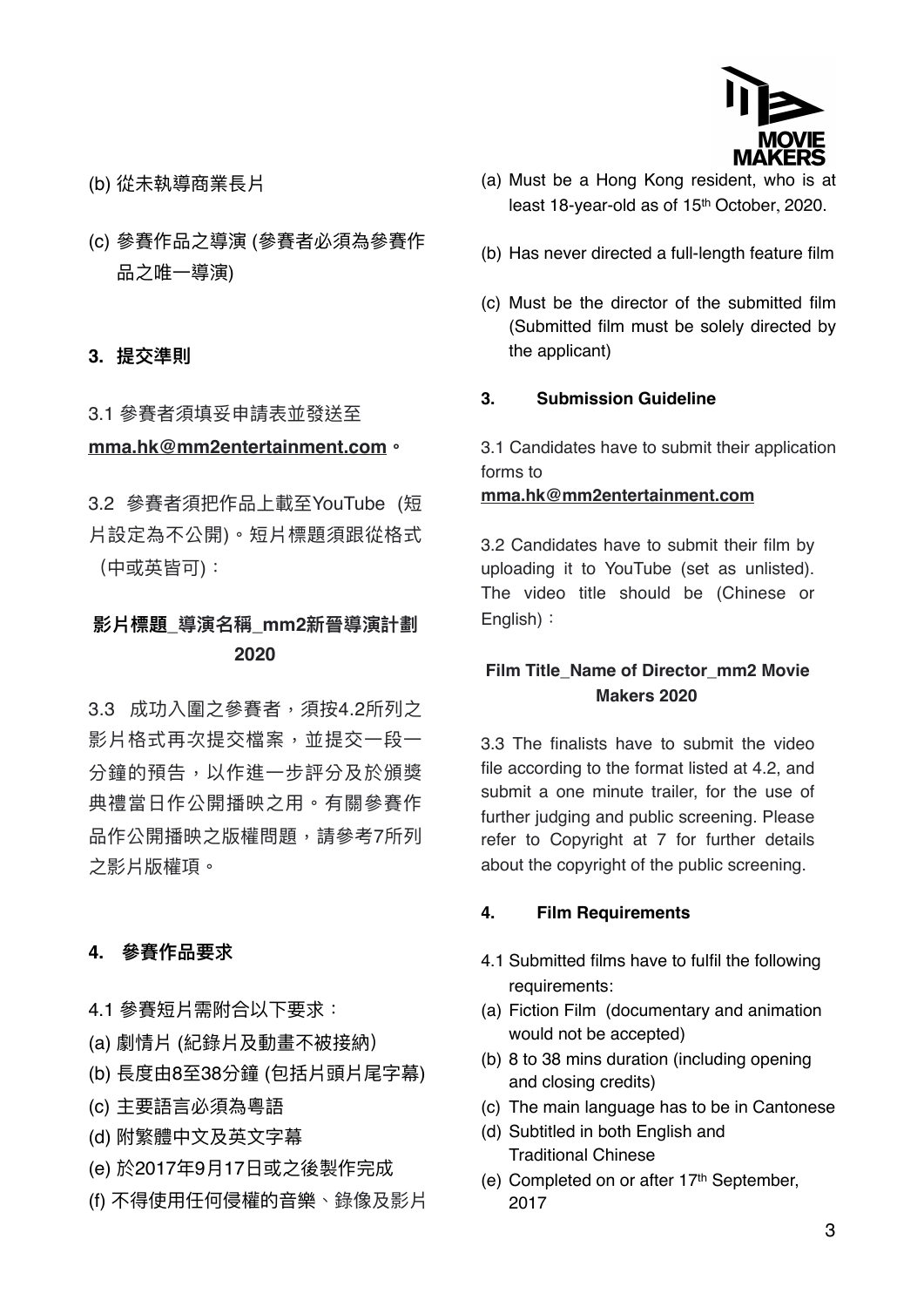

4.2入圍參賽者需提交符合以下要求之作品 予主辦機構:

影片格式: PAL

長寬比例: 16:9 / 1.78:1 (Non Anamorphic)

最低像素: 720p

影片編碼: H.264 或 Apple ProRes 422 HQ

速率: **最低5 mbps** 

檔案格式: MOV

## **5. 評審準則**

5.1評審將參照以下四個範疇評分:

- ⼀) 導演技巧 (40%)
- ⼆) 內容 (30%)
- 三) 創意 (15%)
- 四) 後期技巧 (15%)

# (f) Have not used any copyrighted music, video or image without permission.

4.2 Shortlisted films are required to submit in the following format, date to be advised by the Organiser:

Video Format: PAL Aspect Ratio: 16:9 / 1.78:1 (Non-Anamorphic) Minimum Resolution: 720p Codec: H.264 or Apple ProRes 422 HQ Bitrate: 5 mbps minimum Container Format: MOV

# **5. Judging Criteria**

- 5.1 The Judges will examine the Candidates' works with references to the following categories:
	- 1) Directing Skills (40%)
	- 2) Content (30%)
	- 3) Creativity (15%)

**6. Prize** 

4) Post-production (15%)

## **6. 獎項**

本計劃之獎項分為評審獎及mm2獎。

## 6.1**評審⼤獎:**

總計評審團評分,分數最⾼之參賽者獲 得評審⼤獎。評審⼤獎得主將獲得港幣 100,000獎⾦。

The Competition has two awards: **Jury Award and mm2 Award.** 

### 6.1 For the **Jury Award:**

The Candidate, with the highest marks obtained from the Jury Panel, would receive the Outstanding Award with money prize of HKD100,000.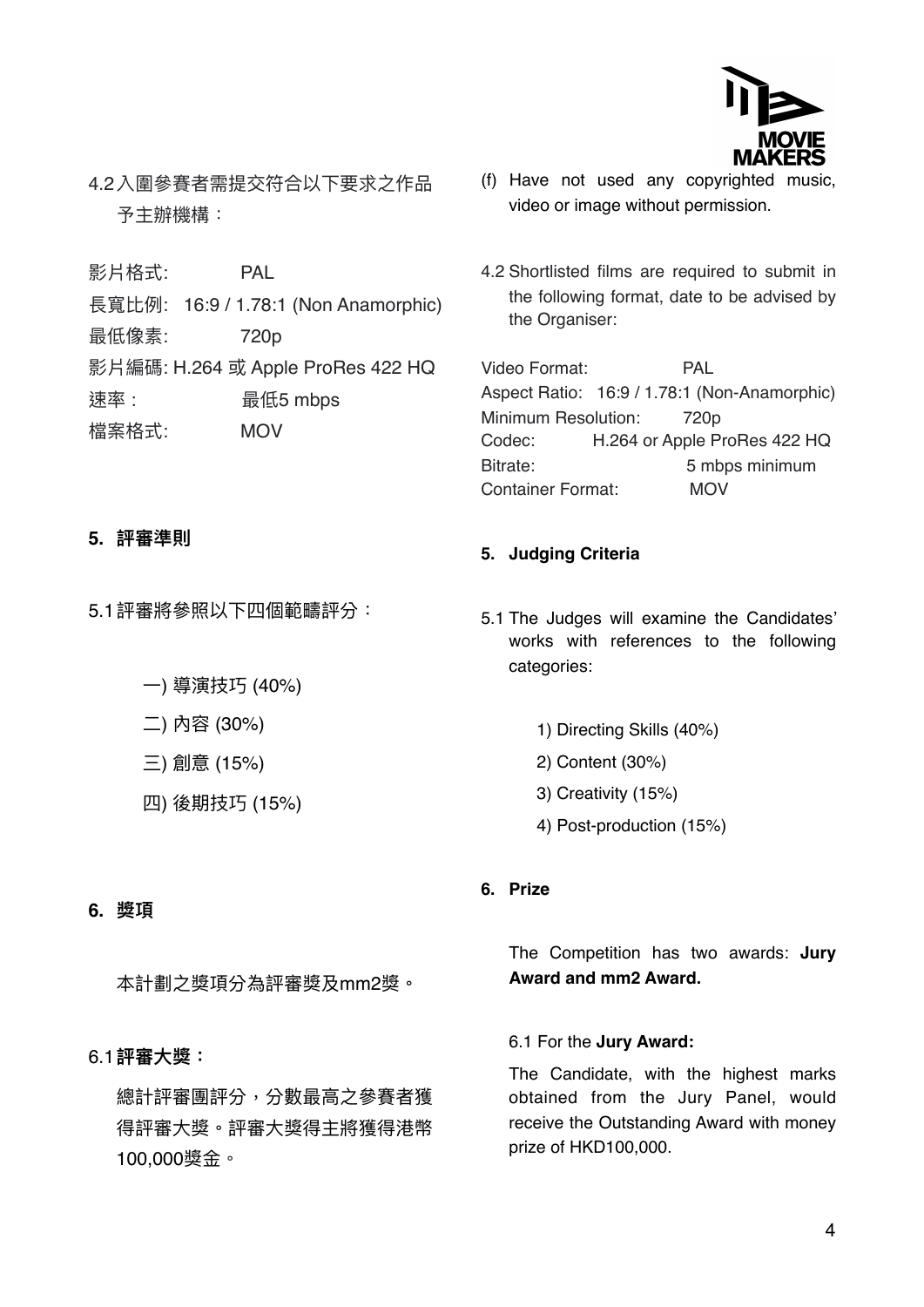

另設兩名優異獎得主,各獲得港幣 25,000獎⾦。

#### 6.2 **mm2⼤獎:**

入圍之參賽者將會被通知進行面談。參 賽者需於⾯談時遞交個⼈履歷及分享其 有關拍攝長片之理念。面談完成後,不 多於三名參賽者會被挑選各⾃獲得電影 長片導演合約⼀份。得獎導演將與mm2 合作,執導⾃⼰第⼀部電影作品。

**7. 影片版權**

- 7.1參賽者必須為其參賽作品之版權持有 人。若參賽者非參賽作品之唯一版權持 有⼈,參賽者必須主動向所有版權持有 人報備及獲得所有版權持有人之許可方 可參賽。若有任何版權上之糾紛,參賽 者必須自行負責及承擔有關法律責任, 主辦機構不會代表參賽者介入處理。
- 7.2入圍之參賽者須授予主辦機構五次公開 播映及使用其參賽作品的權利(包括於頒 獎典禮⽇之公開播映,以及另四次作宣 傳用途);以及須授予主辦機構永久公開 使用與入圍作品有關之任何一切文字介 紹及圖片使用之權利(包括內容簡介、團 隊簡介及劇照等)。

Two winners of the Merit Prize would also be selected and given the money prize of HKD 25,000 respectively.

#### 6.2 For the **mm2 Award:**

Selected Candidates would be invited for interview. They have to present their ideas about his/her first feature film and submit CV. After the interview, maximum three or less than three Candidates would be selected to receive a feature film - director contract respectively, cooperate with mm2 and make his/her debut.

#### **7. Copyright**

- 7.1 The Candidate must be the copyright owner of the film. If the Candidate is not the sole copyright owner of the film, permissions from all other copyright owners of the film must be given to the Candidate before entering the competition. If there are any copyright disputes, the Candidate must be responsible for their own legal responsibilities. The Organiser will not intervene on behalf of the Candidate.
- 7.2 Directors of the finalist films must grant the Organiser the right to hold 5 public screenings for the submitted films (including public screening on the date of the award ceremony, and 4 public screenings for promotional purpose). And the directors of the finalist films must grant the right to the Organiser to permanently and publicly use any texts and pictures related or from the film (including introduction of the content, introduction of the crew and still photos from the film etc.)